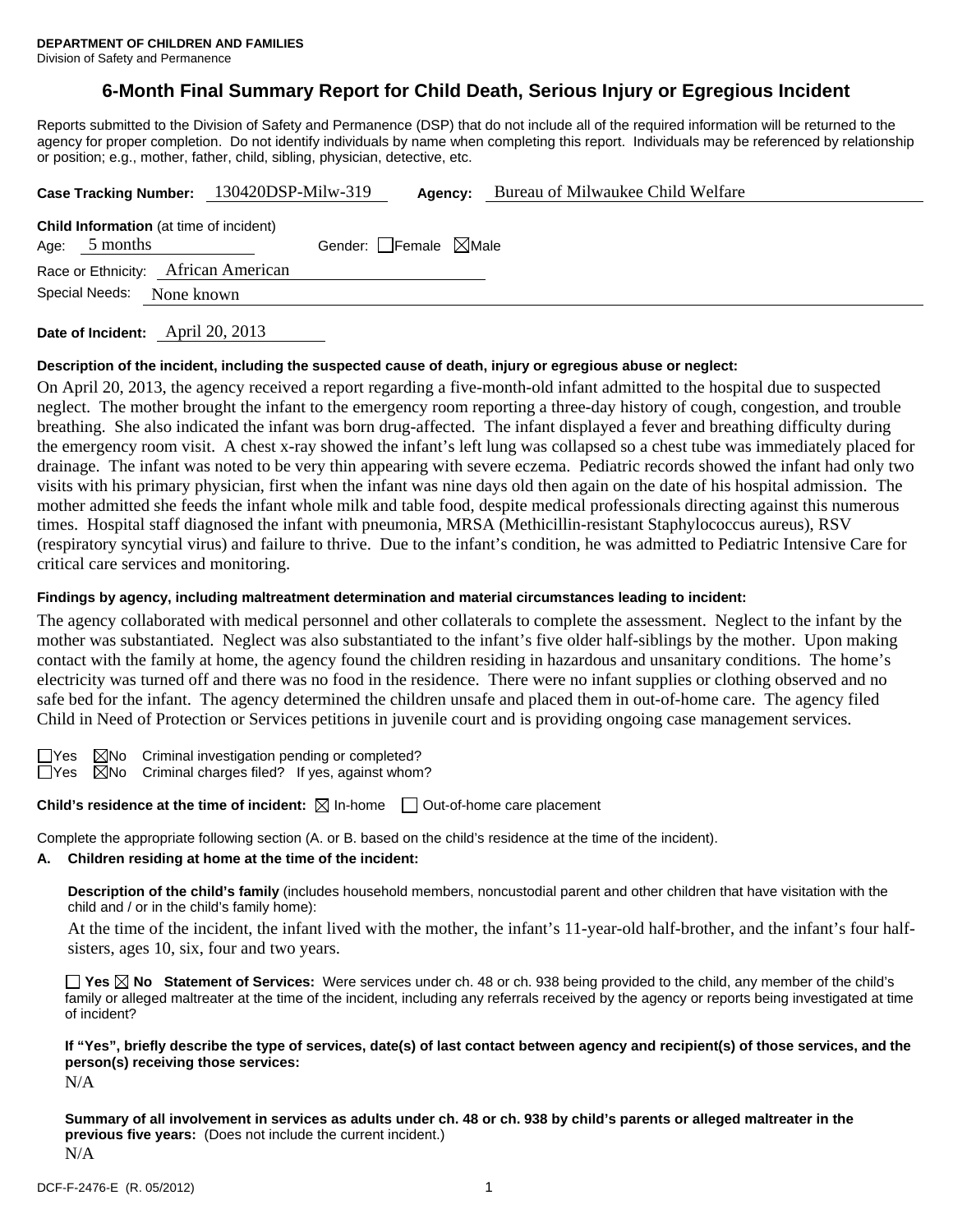**Summary of actions taken by the agency under ch. 48, including any investigation of a report or referrals to services involving the child, any member of the child's family living in this household and the child's parents and alleged maltreater.** (Does not include the current incident.)

(Note: Screened out reports listed in this section may include only the date of the report, screening decision, and if a referral to services occurred at Access. Reports that do not constitute a reasonable suspicion of maltreatment or a reason to believe that the child is threatened with harm are not required to be screened in for an initial assessment, and no further action is required by the agency.)

On August 9, 2007, the agency screened in a CPS Report alleging neglect to the infant's three oldest half-siblings who were age one, three and five years at the time. The agency attempted to assess the allegations but was unable to locate the family and the case was closed.

On June 29, 2009, the agency screened in a CPS Report alleging neglect to the infant's four oldest half-siblings who were ages four months, three years, five years and seven years at the time. The agency completed an assessment and found the children's needs were being met. Neglect was unsubstantiated and the agency closed the case.

On April 27, 2012, the agency screened out a CPS Report.

On November 14, 2012, the agency screened in a CPS Report alleging neglect to the newborn infant by the mother. The agency completed an assessment and found the mother was not endangering the health of her child. Neglect was unsubstantiated and the agency closed the case.

### **Summary of any investigation involving the child, any member of the child's family and alleged maltreater conducted under ch. 48 or ch. 938 and any services provided to the child and child's family since the date of the incident:**

The agency screened in and assessed the allegation of neglect to the infant related to his serious medical condition and malnourished status. Neglect to the infant and to the infant's five older siblings was substantiated by the mother. The mother was not meeting the children's basic needs and they were living in hazardous and unsanitary conditions. The agency determined all six children unsafe and placed them in out-of-home care. The agency filed Child in Need of Protection or Services petitions in juvenile court and is providing ongoing case management services to the family.

### **B. Children residing in out-of-home (OHC) placement at time of incident:**

#### **Description of the OHC placement and basis for decision to place child there:** N/A

# **Description of all other persons residing in the OHC placement home:**

N/A

**Licensing history:** Including type of license, duration of license, summary of any violations by licensee or an employee of licensee that constitutes a substantial failure to protect and promote the welfare of the child. N/A

### **Summary of any actions taken by agency in response to the incident:** (Check all that apply.)

|        | Screening of Access report                           | Attempted or successful reunification             |
|--------|------------------------------------------------------|---------------------------------------------------|
| MMOMMM | Protective plan implemented                          | Referral to services                              |
|        | Initial assessment conducted                         | Transportation assistance                         |
|        | Safety plan implemented                              | Collaboration with law enforcement                |
|        | Temporary physical custody of child                  | Collaboration with medical professionals          |
|        | Petitioned for court order / CHIPS (child in need of | Supervised visitation                             |
|        | protection or services)                              | Case remains open for services                    |
|        | Placement into foster home                           | Case closed by agency                             |
| MMM    | <b>Placement with relatives</b>                      | Initiated efforts to address or enhance community |
|        | Ongoing Services case management                     | collaboration on CA/N cases                       |
|        |                                                      | Other (describe):                                 |
|        |                                                      |                                                   |
|        |                                                      |                                                   |

### **FOR DSP COMPLETION ONLY:**

# **Summary of policy or practice changes to address issues identified during the review of the incident:**

Under the Child Welfare Disclosure Act (Section 48.981 (7)(cr), Stats.), the DSP completes a 90-Day review of the agency's practice in each case reported under the act. In accordance with the DCF memo Series 2010-13, dated December 7, 2010 pertaining to the Child Welfare Case Review Protocol, the Bureau of Performance Management (BPM) will complete and onsite review of case 130420DSP -Milw-319.